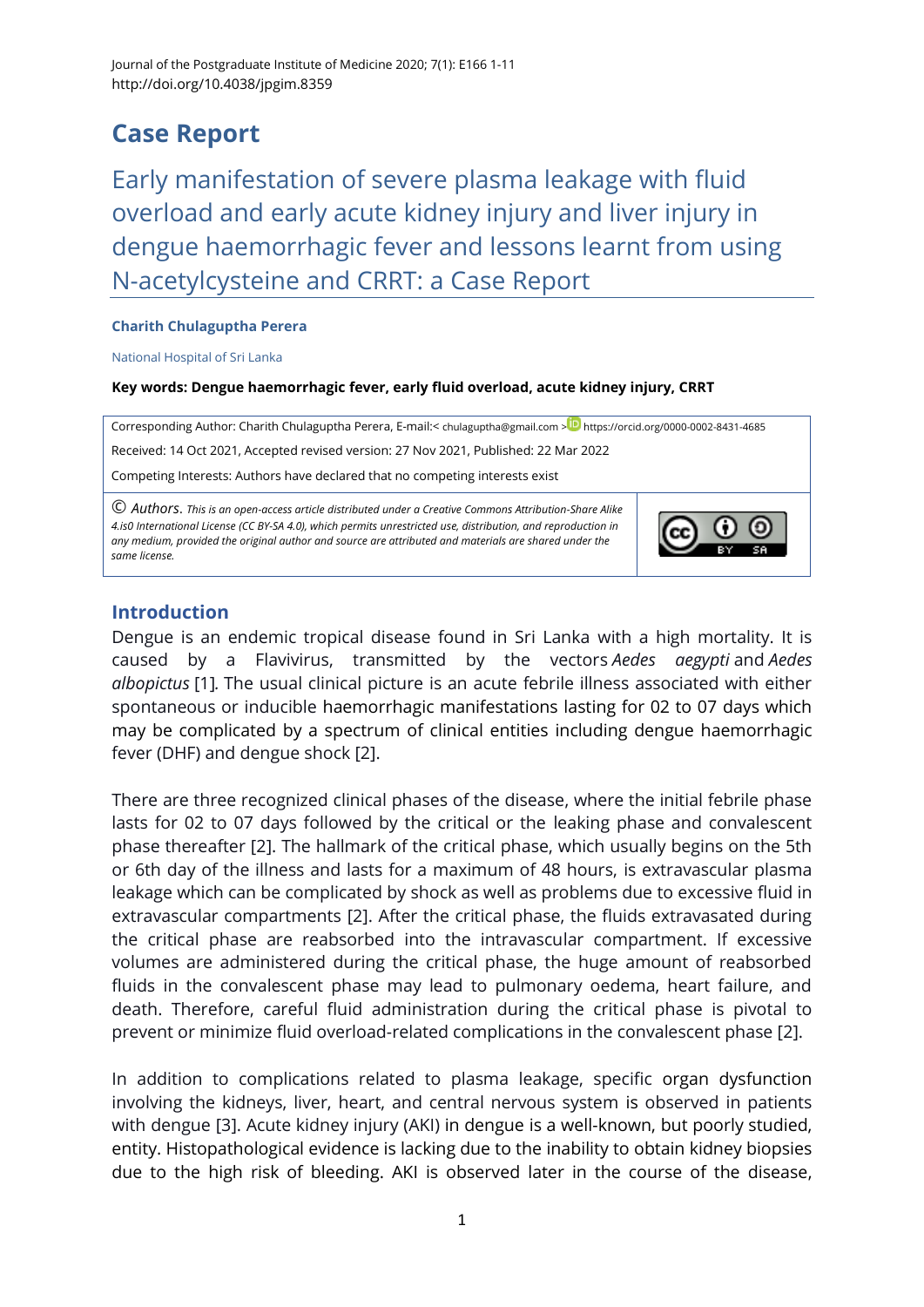usually after 5 days of illness, which may be because of plasma leakage leading to prerenal failure. The occurrence of oliguric renal failure adds to the challenges in patients with DHF because urine cannot be used as a means of getting rid of the massive amount of fluid that is reabsorbed into the vascular compartment during the convalescent phase. Continuous renal replacement therapy (CRRT) has been successfully used in DHF patients with oliguric renal failure as a prophylactic strategy [\[4\]](#page-9-3). Acute liver injury is a known complication of dengue and may range from slight elevation of the liver enzymes to acute fulminant liver failure.

This patient had evidence of both acute kidney injury and liver failure, as well as early extravascular fluid overload on presentation on the 04th day of the illness which is not a common scenario in clinical practice. Her acute liver failure was successfully treated with IV N-acetylcysteine. She was also subjected to CRRT to manage the concomitant extravascular fluid overload and circulatory collapse on a background of oliguric acute kidney injury.

## **Case Presentation**

Our patient was a previously healthy, 27-year-old, unmarried female residing in Colombo. She had no history of any kidney-related disease or symptoms of chronic kidney disease such as swelling, frothy urine, reduction in urine output or uraemic symptoms. There was no family history of such. She had first experienced an acute febrile illness with high fever, retro-orbital headache, arthralgia and myalgia. Full blood count on the 2nd day showed; white cell count  $3.8 \times 10^{-9}$  /L, haemoglobin 12.6 g/dL, platelet count 128  $\times$  10<sup>9</sup> /L with positive dengue NS1 antigen. On the 3rd day of illness, the patient experienced vomiting and 5 to 6 episodes of loose stools. She was admitted to the National Hospital of Sri Lanka on the 4th day of illness due to difficulty in breathing and abdominal pain. The patient did not have overt bleeding manifestations on admission. Examination revealed an elevated temperature, pulse rate of 140 beats/minute, blood pressure of 120/70 mmHg with no postural drop and a normal jugular venous pressure. There was right upper quadrant abdominal tenderness and right-sided moderate pleural effusion. Oxygen saturation on room air was 70%. The differential diagnosis for this presentation included leptospirosis, hepatitis viral infection, COVID-19 and systemic lupus erythematosus. These were excluded by relevant laboratory investigations. The patient was admitted to the general medical ward and critical phase monitoring was started according to the national guidelines of dengue management [\[2\]](#page-9-1). Her initial investigations results were as follows.

| Investigation  | <b>Results (normal Range)</b>                    |
|----------------|--------------------------------------------------|
| <b>WBC</b>     | $9.3 \times 10^9$ /L (4 – 11 $\times 10^9$ /L)   |
| Neutrophils    | 55.3 % (40 - 60%)                                |
| Lymphocytes    | $34.7\%$ (20 - 40%)                              |
| Haemoglobin    | 8.4 g/dL (12 - 15.5 g/dL)                        |
| Haematocrit    | $38\%$ (35.5 - 44.9%)                            |
| Platelet count | $18 \times 10^9$ /L (150 - 450 $\times 10^9$ /L) |
| <b>ESR</b>     | 15 mm in $1st$ hour (0 -29 mm)                   |
| <b>CRP</b>     | 23 mg/dL (<6 mg/dL)                              |

# **Table 1: Investigations**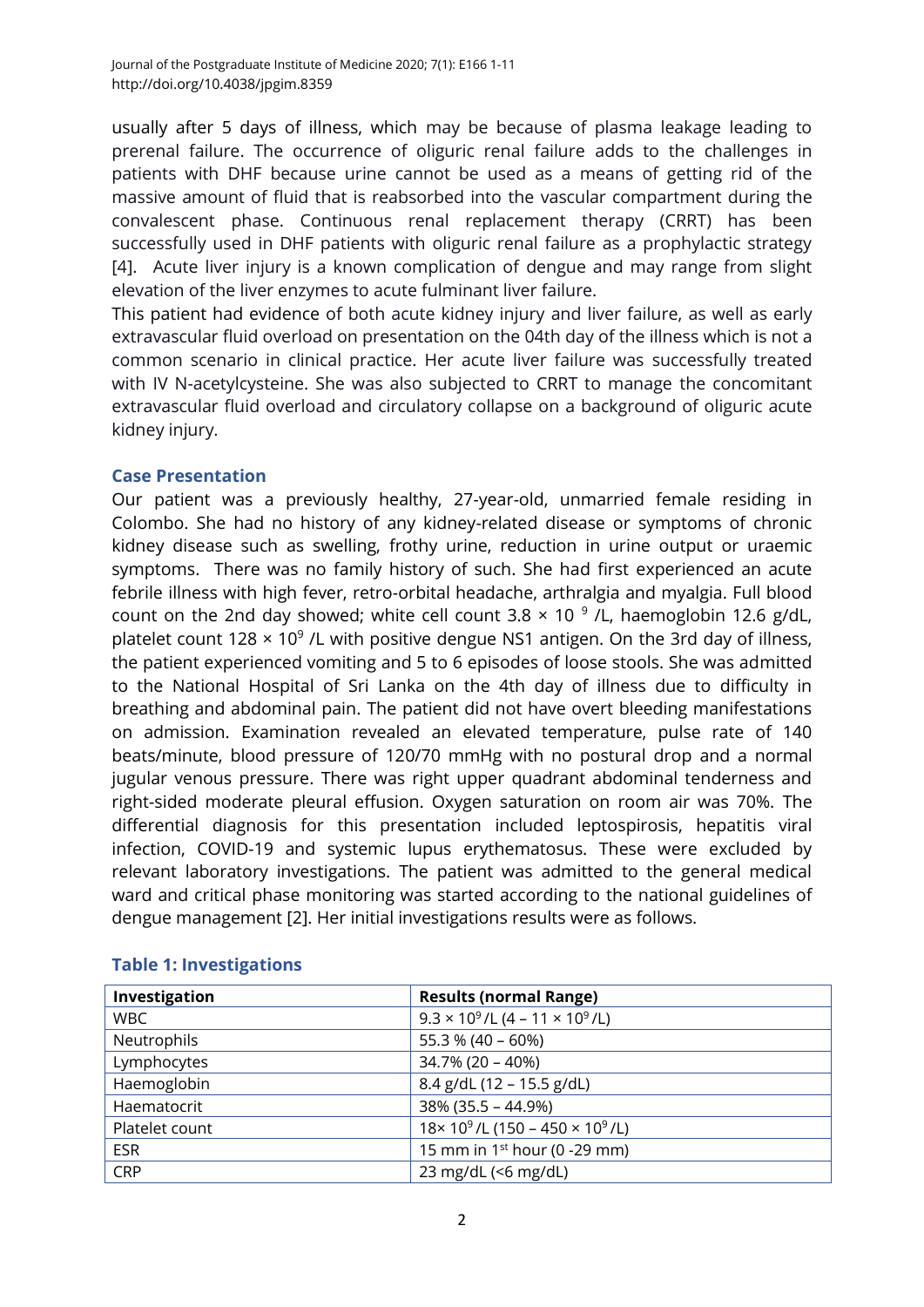Journal of the Postgraduate Institute of Medicine 2020; 7(1): E166 1-11 http://doi.org/10.4038/jpgim.8359

| <b>AST</b>                            | 2220 IU/L (10 - 40 IU/L)                                 |                     |  |
|---------------------------------------|----------------------------------------------------------|---------------------|--|
| <b>ALT</b>                            | 1115 IU/L (7 -56 IU/L)                                   |                     |  |
| <b>Total bilirubin</b>                | 4.1 mg/dL (0.1 - 1.2 mg/dL)                              |                     |  |
| Direct bilirubin                      | 2.5 mg/dL (< 0.3 mg/dL)                                  |                     |  |
| Serum total protein                   | 5.4 $g/dL$ (6 – 8.3 $g/dL$ )                             |                     |  |
| Serum Albumin                         | 3 g/dL (3.4 - 5.4 g/dL)                                  |                     |  |
| Serum total cholesterol               | 64 mg/dL (<200 mg/dL)                                    |                     |  |
| Serum Triglycerides                   | 217 mg/dL (<150 mg/dL)                                   |                     |  |
| Urine protein creatinine ratio (UPCR) | Not available                                            |                     |  |
| Serum creatinine                      | 1.86 mg/dL (0.7 -1.3 mg/dL)                              |                     |  |
| Serum sodium                          | 127 mmol/L (135 -145 mmol/L)                             |                     |  |
| Serum potassium                       | 4.7 mmol/L (3.5 -5.5 mmol/L)                             |                     |  |
| Urine full report                     | Albumin +++, pus cells 4-6/hpf, red cells 3-5/hpf,       |                     |  |
|                                       | granular casts                                           |                     |  |
|                                       | Specific gravity 1.020                                   |                     |  |
| PT                                    | 20.2 seconds (10-14)                                     |                     |  |
| <b>INR</b>                            | $1.54 \left( \le 1.1 \right)$                            |                     |  |
| <b>APTT</b>                           | 54.4 seconds (18-32)                                     |                     |  |
| LDH                                   | Not available                                            |                     |  |
| <b>CPK</b>                            | 1849 U/L (26 - 192 U/L)                                  |                     |  |
| Corrected calcium                     | 9.1mg/dL (8.5 - 10.2 mg/dL)                              |                     |  |
| <b>VBG</b>                            | Before intubation                                        | After<br>intubation |  |
|                                       |                                                          | (ABG)               |  |
| pH                                    | 7.36 (7.35-7.45)                                         | 7.47                |  |
| PO <sub>2</sub>                       | 27mmHg (75 - 100mmHg)                                    | 60mmHg              |  |
| PCO <sub>2</sub>                      | 27 mmHg (35 - 45 mmHg)                                   | 24 mmHg             |  |
| HCO <sub>3</sub>                      | 15 mmol/L (22 -26 mmol/L)                                | 118 mmol/L          |  |
| Lactate                               | 5.2 mmol /L (0.5 - 1.0 mmol/L)<br>3.6 mmol/L             |                     |  |
| Blood picture                         | red cells with<br>Normochromic normocytic<br>some        |                     |  |
|                                       | polychromatic cells, Reactive lymphocytosis with left    |                     |  |
|                                       | shifted neutrophils and marked thrombocytopaenia, no     |                     |  |
|                                       | evidence of MAHA                                         |                     |  |
| Ultrasound scan of the abdomen        | Gall bladder wall oedema, pericholecystic fluids, fluids |                     |  |
|                                       | in the hepatorenal pouch, right sided moderate pleural   |                     |  |
|                                       | effusion (depth 5 cm), normal kidney sizes with          |                     |  |
|                                       | increased echogenicity, corticomedullary demarcation     |                     |  |
|                                       | normal.                                                  |                     |  |
|                                       | Kidney sizes - left 10.9 cm, right 9.4 cm,               |                     |  |
|                                       | A small amount of free fluids in the peritoneal cavity   |                     |  |
| <b>ANA</b>                            | Negative (Hep2 cell method at a screening dilution of    |                     |  |
|                                       | 1:80                                                     |                     |  |
| C <sub>3</sub>                        | 74 mg/dL (55-120)                                        |                     |  |
| C <sub>4</sub>                        | 34 mg/dL (20-50)                                         |                     |  |
| Dengue IgM ELISA                      | Positive                                                 |                     |  |
| Leptospirosis MAT                     | insignificant (highest titre1:40)                        |                     |  |
| SARS-Cov rapid antigen                | Negative                                                 |                     |  |
| <b>SARS-Cov PCR</b>                   | Negative                                                 |                     |  |
| Hepatitis A, B, C serology            | Negative                                                 |                     |  |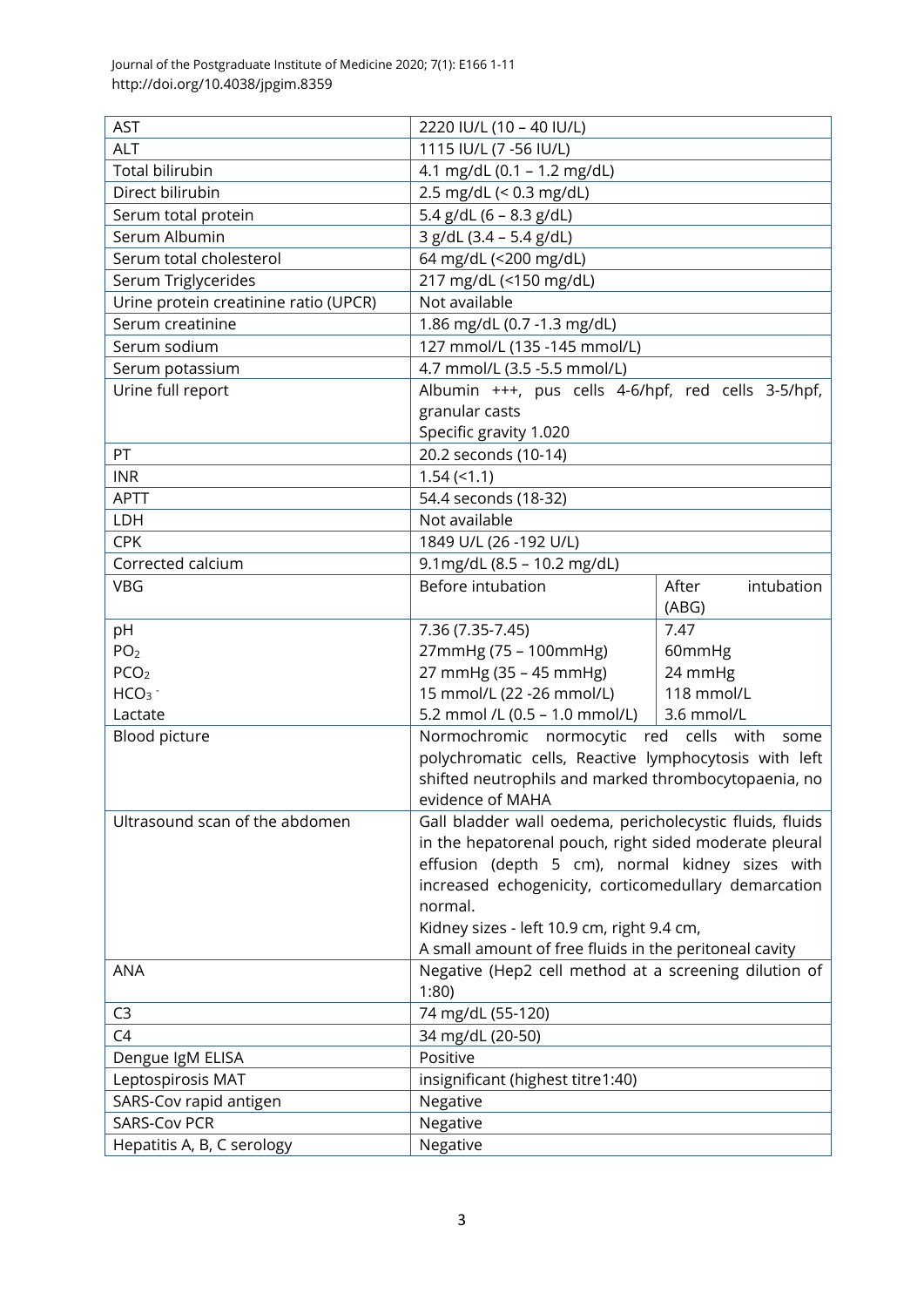She had early thrombocytopaenia on the 2nd day of the illness. Her platelet count dropped to a minimum of 18 000  $\times$  10<sup>9</sup> /L on the 4th day and started to rise from the 5th day which suggested exit from the leaking phase. She had a white cell count of 3.8  $\times$ 109 /L on the 2nd day of the illness which increased from day 5 (7.4  $\times$  10<sup>9</sup> /L) which again denoted recovery from the critical phase. White cell counts increased markedly from the 5th day onwards simultaneously with the onset of secondary sepsis.

The patient was transferred to the ICU on the day of admission due to the increased requirement for oxygen and for close monitoring. Later that day, she underwent emergency endotracheal intubation due to dropping oxygen saturation. Bilateral significant pleural effusions, as well as fine crackles, were observed in both lung fields. Since the patient had clinically significant pleural effusions, it was assumed that the patient had started the critical phase 24 hours earlier. In the initial hours, the patient had adequate urine output (>1ml/kg/hour). Even though the patient had normal blood pressure, there was a persistent tachycardia of >100-120 beats/min in the absence of fever. In addition, the PCV dropped to 25 % after 4 hours. Even though there was no evidence of overt bleeding, she was given a red cell transfusion of 5ml/kg over four hours. PCV increased to 30% after the transfusion with a little improvement of the heart rate.

At 20 hours, the PCV dropped again to 26 with persistent tachycardia which warranted further red cell transfusion. Tachycardia settled after the 2nd blood transfusion. The patient's urine output was satisfactory during the 48 hours of critical phase monitoring. Since the patient had highly elevated hepatic transaminases, N-acetylcysteine IV was started (150mg/kg stat followed by 50mg/kg over 4 hours and 6.25 mg/kg thereafter).

At 32 hours of admission, since the patient continued to have high oxygen demand, significant pleural effusions, pulmonary oedema, and a stable PCV at a low value of around 30%, her fluid intake was reduced to 50-80 ml/hour. The patient was given a total fluid of 2436 ml over the period of the critical phase and produced a total urine output of 1410 ml with a positive balance of 1026 ml. Despite a good urine output, the patient had a rapid rise in serum creatinine and oliguria from the 6th day onwards [Figure 01]. Therefore, the patient underwent a 3-hour low-efficiency haemodialysis on the 6th day of admission, removing an ultrafiltrate of 200ml. After the dialysis, the serum creatinine dropped from 6.75 to 4.6 mg/dL. Subsequently, she underwent haemodialysis on days 08, 09, and 11 removing ultrafiltrates of 2000 mL, 2000 mL, and 1000 mL respectively.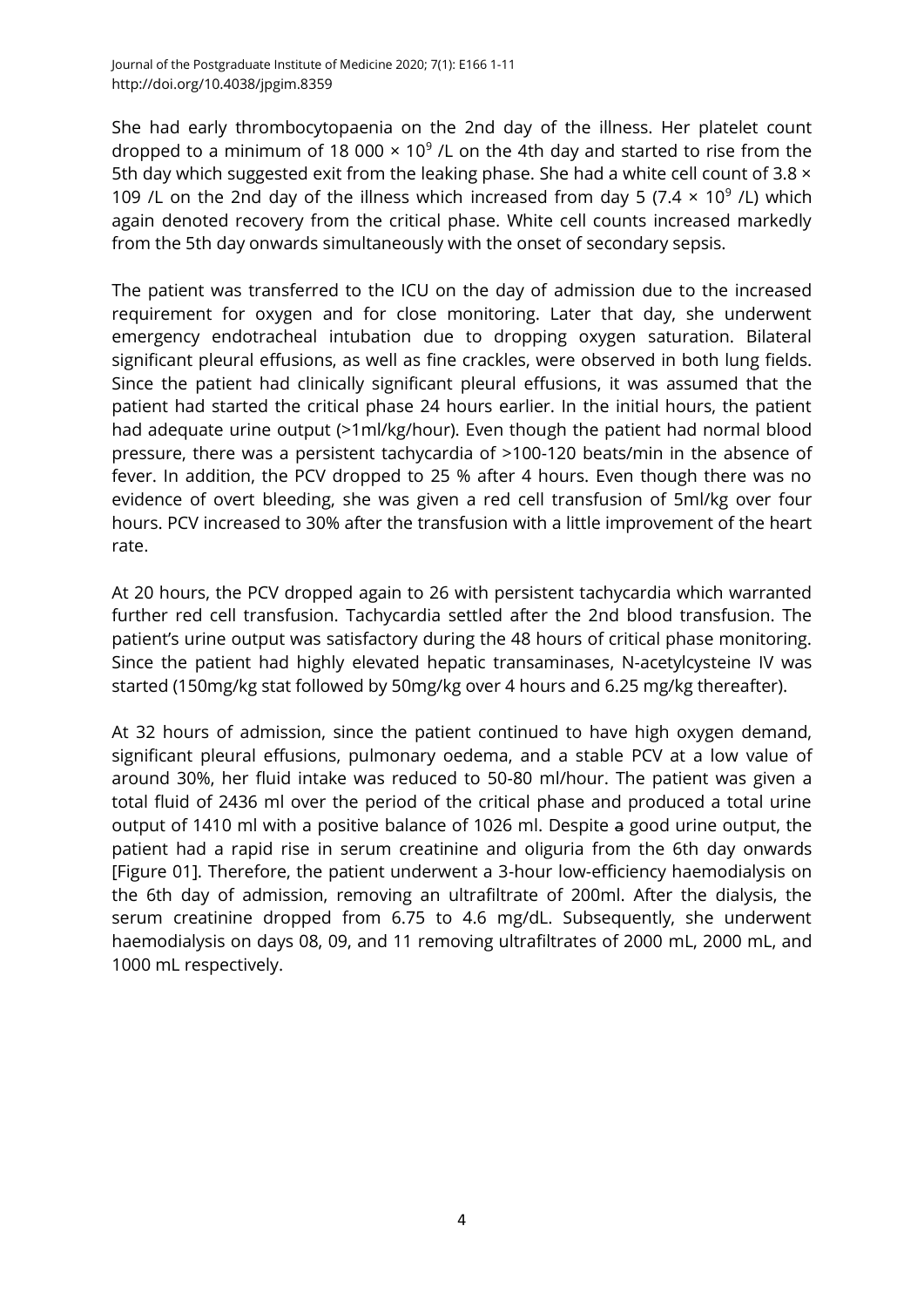

#### Figure 1: Changes in serum creatinine

The patient continued to have pulmonary oedema, peripheral oedema and bilateral pleural effusions. Since the patient had an adequate urine output with a diuretic response, we attempted to treat the fluid overload with IV frusemide infusion from day 2 to day 6 with dose adjustment according to the pulse pressure, mean arterial pressure (MAP) and degree of pulmonary oedema (dose range 3-15mg/hour). Later, as there was septic shock that needed inotropic support and extravascular fluid overload due to reabsorption during the convalescent phase, the patient was started on continuous renal replacement therapy in CVVHD mode from day 12 onwards, to help remove the extra fluids slowly without affecting the haemodynamic status. The CRRT rate was determined by the MAP and the IVC diameter measured ultrasonically. It was assumed that the reabsorbed fluids would increase the mean arterial pressure and the rate of ultrafiltrate was changed accordingly (Figure 2 and 4). However, during the latter part of the CRRT, there was a haemodynamic compromise which necessitated inotropic support. This was probably due to secondary sepsis. CRRT was not escalated and was reduced to achieve a positive fluid balance to maintain adequate tissue perfusion (Figures 2 and 4). Heparin was not used because of the high bleeding risk as evidenced by a high aPTT and thrombocytopaenia. The amount of reabsorbed fluid gradually increased which was manifested initially by increasing positive fluid balance and increasing MAP [Figures 2 and 3).



Figure 2: Changes in mean arterial pressure during CRRT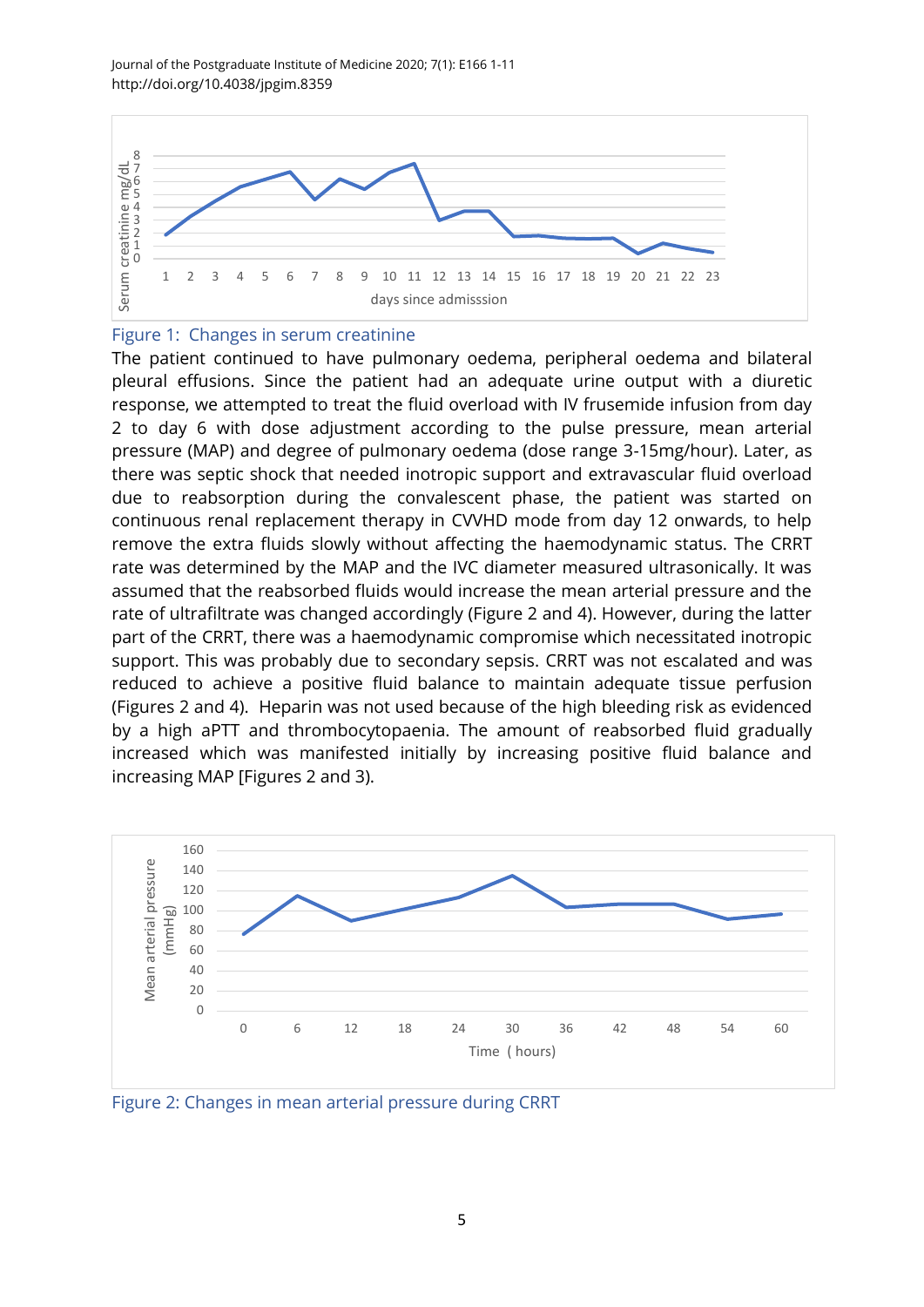Journal of the Postgraduate Institute of Medicine 2020; 7(1): E166 1-11 http://doi.org/10.4038/jpgim.8359







Figure 4: Changes in the rate of ultrafiltrate

Apart from the acute kidney injury, the patient had acute liver injury diagnosed on the 4<sup>th</sup> day of the illness. She had AST of 2220 IU/L and AST of 1115 IU/L, initially. With Nacetylcysteine treatment, the liver enzymes reduced significantly within 6 days of treatment and returned to normal by 10 days (AST 30 IU/L, ALT 45 IU/L) [Figure [\[5\]](#page-9-4).



Figure 5: Changes in liver transaminases

During this period, she was treated with an acute liver failure regime including oral metronidazole 400mg 8 hourly and syrup lactulose 30-45 ml 8 hourly for adequate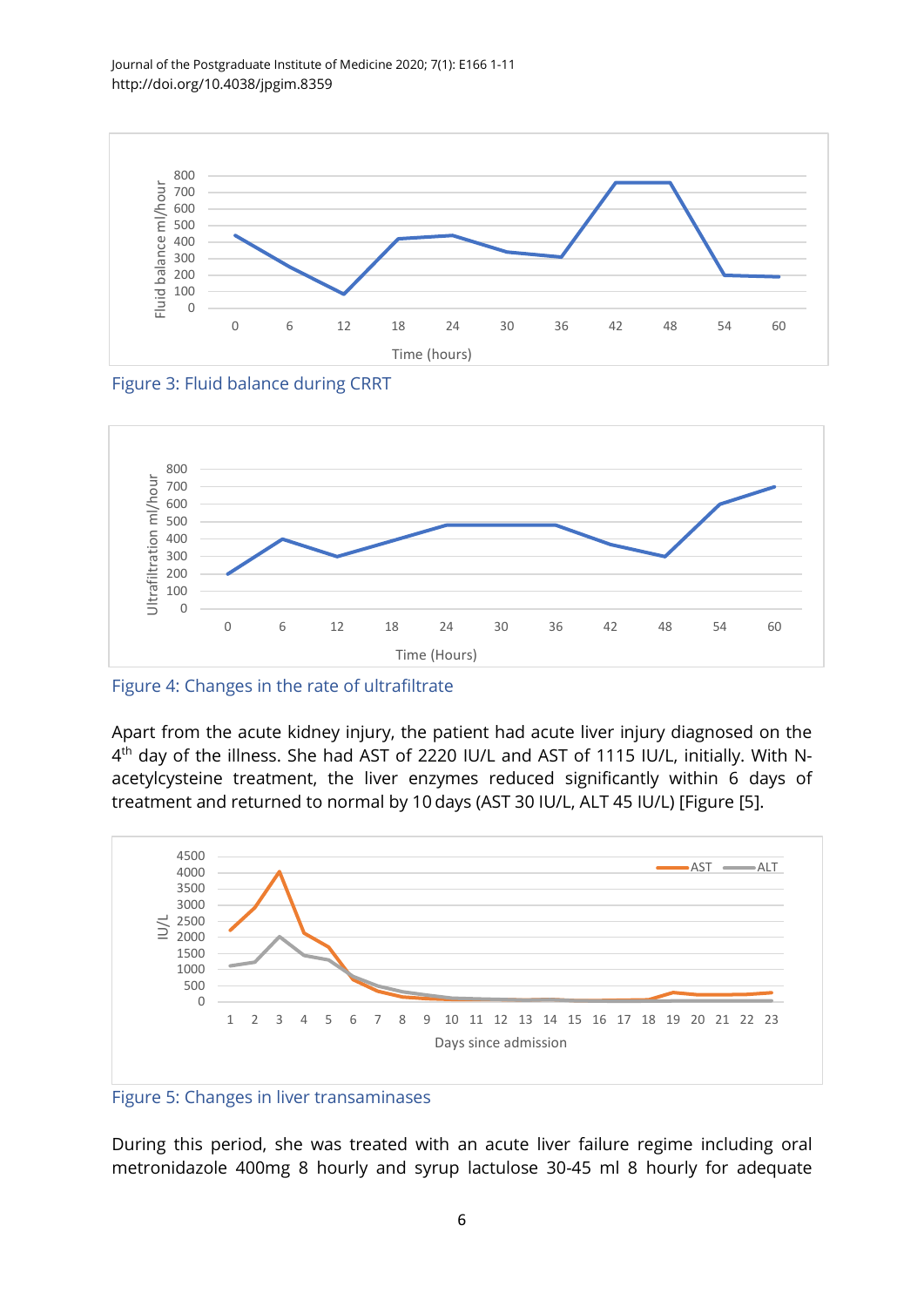bowel motions. There were elevated lactate levels on the first day of admission (4.8 mmol/L) which returned to normal on the 3<sup>rd</sup> day of N-acetylcysteine treatment. EEG showed evidence of encephalopathy. Initially, the patient had a mild prolongation of PT/INR (INR1.4) which was treated with IV vitamin K. During the later days of ICU stay, she had more severe derangements of coagulation due to sepsis and disseminated intravascular coagulation which was diagnosed with thromboelastography and treated with fresh frozen plasma (FFP) and cryoprecipitate.

The patient's ICU stay was complicated with sepsis due to multiple organisms which was treated with IV meropenem, amikacin, and colistin according to the sensitivity pattern. Unfortunately, she developed multiorgan failure and disseminated intravascular coagulation which resulted in death on the 23rd day of admission.

## **Discussion**

Usually in clinical practice, fluid overload occurs late in the convalescent phase of dengue, after 7 to 8 days of illness, in patients who have been given excessive amounts of IV fluids during the critical phase. This patient had loose stools and vomiting on day 3 onwards and was not given any IV fluids before admission but, surprisingly, she had fluid extravasation into the extravascular compartment associated with overload as evidenced by significant pleural effusions, gross ascites, pulmonary oedema and dropping oxygen saturation. There was no lung or cardiac pathology apart from alveolar oedema and pleural effusions reported from the HRCT scan of the chest and the echocardiogram. Therefore, it is an uncommon presentation of DHF with early fluid overload possibly due to extensive early plasma leakage.

The serum creatinine was high on the 4th day of the illness (1.86 mg/dL) and continued to rise which needed haemodialysis. Even with fluid leakage and bleeding, the patient had an adequate urine output during and up to 6 days after the end of the critical phase. Therefore, the patient had non-oliguric acute kidney injury without an increase in serum potassium. Acute kidney injury is commonly seen in patients going into shock due to severe fluid leakage or haemorrhage. In this patient, there was elevated serum creatinine from the 4th day of the admission in the absence of circulatory collapse. The urinalysis revealed +++ protein, 4-6 pus cells and 3-5 red cells per high power field and some granular casts. There are several kidney-related complications identified in dengue viral infection [\[5\]](#page-9-4), which carry significant morbidity and mortality.

- 1. Acute kidney injury (AKI)
- 2. Glomerulonephritis
- 3. Nephrotic range proteinuria

AKI (defined as a rise of creatinine  $\geq 0.3$  mg/dl or  $\geq 1.5$ -2 times elevation from the baseline) was found in 13.3 % of patients with dengue fever in a study from Pakistan [\[6\]](#page-9-5). AKI in dengue occurs as a result of the following pathophysiological mechanisms [\[6\]](#page-9-5).

- 1. Hypoperfusion
- 2. Rhabdomyolysis induced acute tubular necrosis (ATN)
- 3. Haemolytic uraemic syndrome
- 4. Coagulopathy (as evident by prolonged aPTT)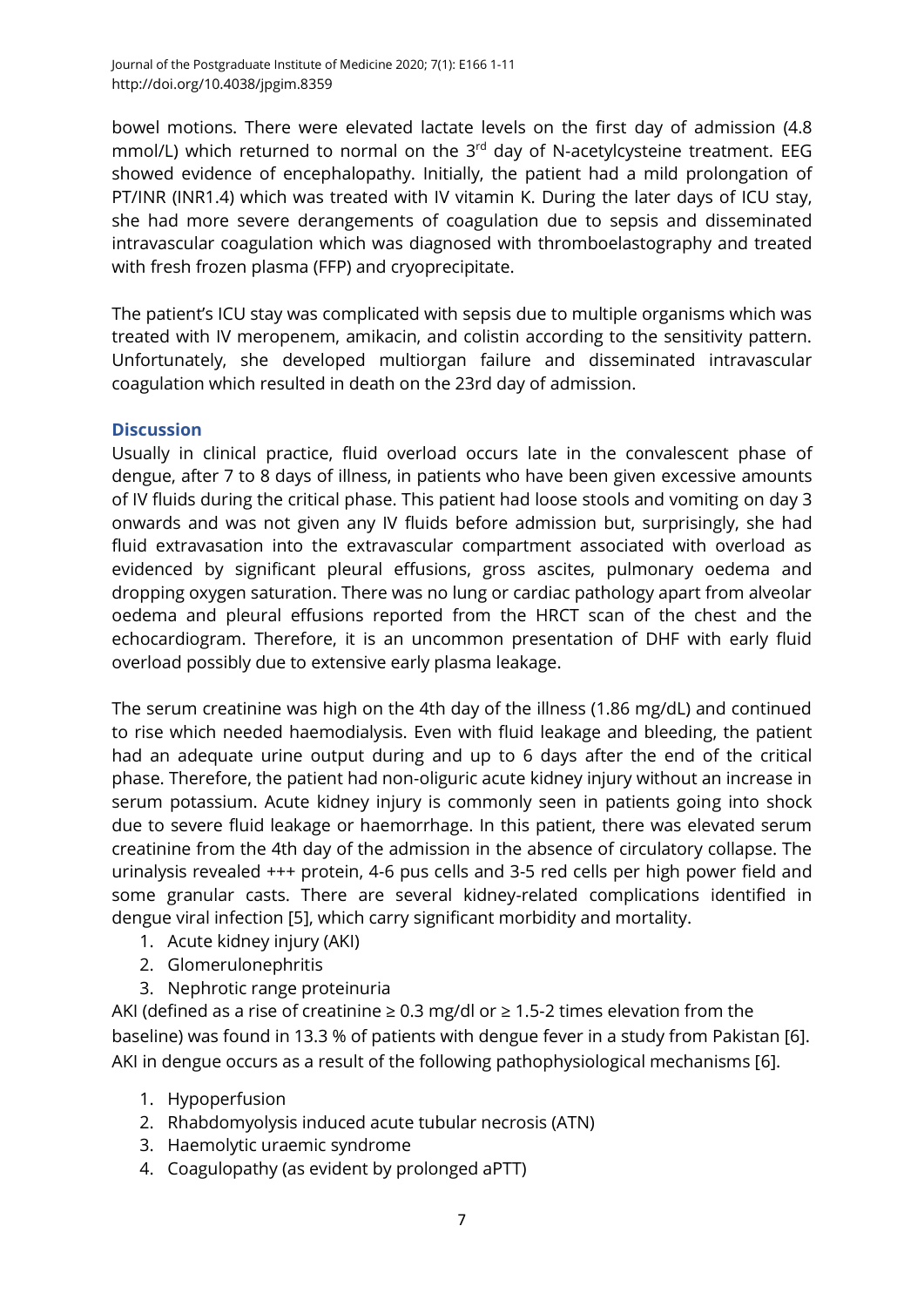Journal of the Postgraduate Institute of Medicine 2020; 7(1): E166 1-11 http://doi.org/10.4038/jpgim.8359

- 5. Viral invasion into the kidneys
- 6. Immune complex deposition
- 7. Unexplained

There are several important predictors of AKI in patients with dengue viral infection revealed in the Pakistan study [\[6\]](#page-9-5).

- 1. Male gender
- 2. Older age
- 3. Sepsis
- 4. DHF/dengue shock syndrome
- 5. Neurological involvement
- 6. Prolonged aPTT

Another study from Malaysia found that male gender, multiple organ dysfunction, DHF, late hospital admission, diabetes mellitus, rhabdomyolysis and the use of nephrotoxic medications increase the incidence of AKI in patients with dengue viral infection [\[7\]](#page-9-6). This patient had prolonged aPTT from the 4th day of the illness so there may have been a contribution from coagulopathy to the early onset of AKI. Even though the patient did not have dengue shock syndrome during the critical phase, the extensive plasma leakage may have played a role in the pathogenesis of the early AKI. Dengue virus can invade the muscles directly or indirectly leading to the release of myotoxic cytokines (e.g: - TNF) resulting in the release of muscle enzymes and rhabdomyolysis which may cause AKI in dengue [\[8\]](#page-9-7). Our patient had elevated CPK levels from the 4th day of the illness though there were no overt features of rhabdomyolysis such as hyperkalaemia and hypocalcaemia. This may also have contributed to the early AKI. Acute glomerulonephritis is an uncommon cause of AKI in patients with dengue viral infection. Self-limited proteinuria is observed in 74% of patients with severe dengue infection and haematuria is found in 12.5% [\[9\]](#page-10-0). She had +++ proteins in the urinalysis but, unfortunately, urine protein was not quantified in this patient. Proteinuria may indicate some form of glomerulonephritis which needs to be confirmed with histology. Urine specific gravity ranged from 1.015 to 1.020 in this patient. In patients with AKI in dengue viral infection, a urine specific gravity of > 1.015 suggests pre-renal whereas <1.015 suggests a renal form of AKI [\[7\]](#page-9-6). There are only limited data regarding the patterns of glomerulonephritis in dengue. The observed patterns of glomerulonephritis are [\[9\]](#page-10-0);

- 1. Mild mesangial proliferation
- 2. Immune complex deposits (IgM, c3, IgG)
- 3. Lupus nephritis like pattern
- 4. IgA nephropathy like pattern
- 5. Mesangiocapillary glomerulonephritis

Intact kidney function is a very important prerequisite for the successful management of DHF and its complications. During the critical phase urine output is a very important parameter determining the adequacy of tissue perfusion, early identification of shock and for rational adjustment of fluid input. Our patient had an adequate urine output throughout the critical phase even in a background of AKI. During the convalescent phase presence of preserved kidney functions with adequate urine output is of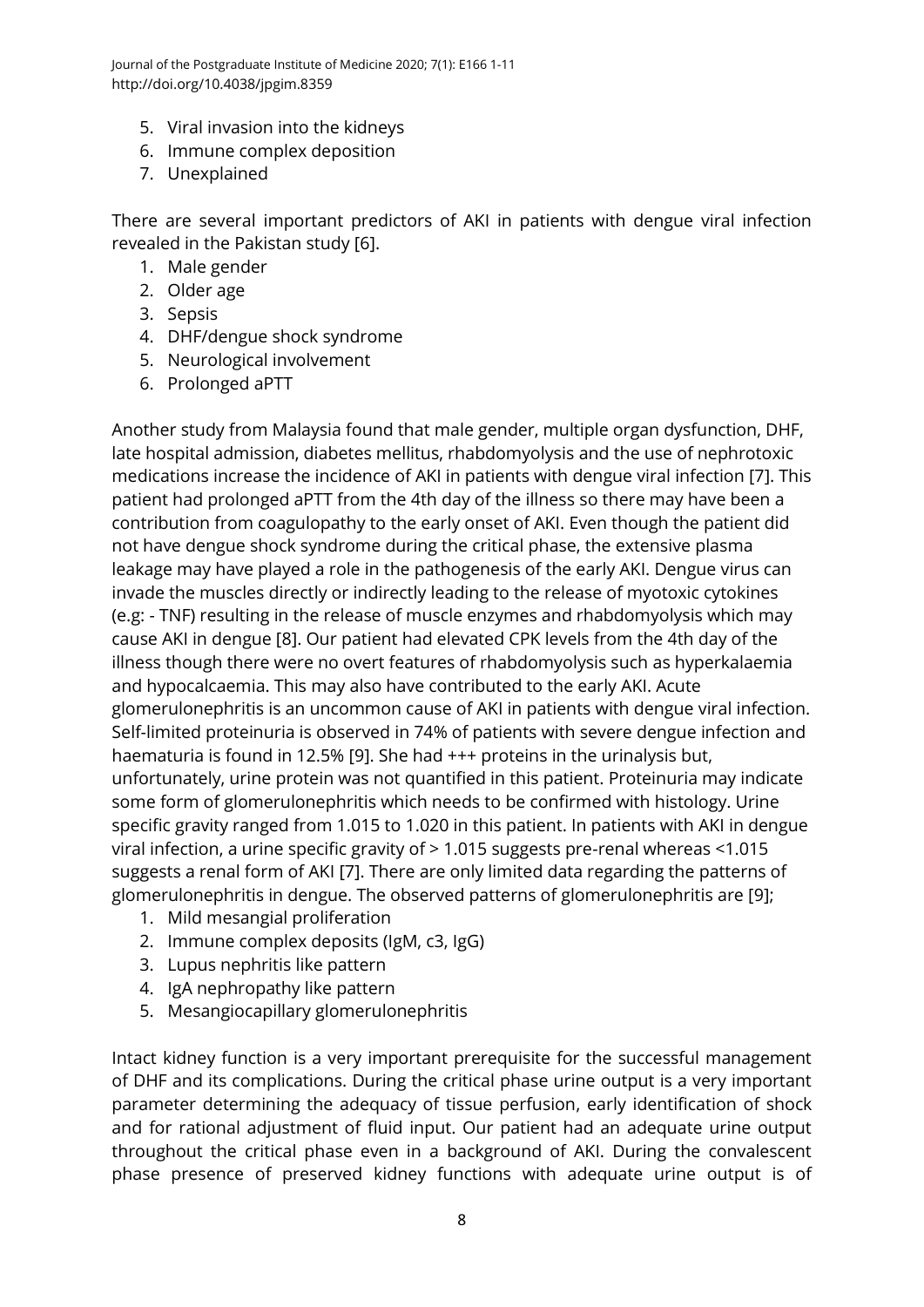paramount importance to get rid of the overloaded fluids using diuretics. Therefore, kidney disease in dengue viral infection results in higher morbidity and mortality [\[7\]](#page-9-6).

CRRT has been used to manage patients with fluid overload and renal failure who recover from the critical phase [\[4\]](#page-9-3). When the urine output is reduced and non-diuretic responsive it is challenging to manage a patient with fluid overload particularly when there is haemodynamic compromise. In such situations, CRRT is very useful to get rid of the fluids that cause overload. Fluid is reabsorbed into the circulation during the convalescent phase which may be manifested by increasing diastolic blood pressure, mean arterial pressure, central venous pressure, and inferior vena cava diameter [\[4\]](#page-9-3). Therefore, those parameters may be used to decide on the rate of ultrafiltrate removal by CRRT. CRRT can also be used as a preventive measure to minimize fluid overload and related complications in a patient with DHF and renal failure in whom fluid overload is anticipated [\[4\]](#page-9-3). In patients with DHF who will experience fluid overload CRRT may be used in the absence of renal impairment as well. This aspect of the behavior of fluid dynamics and ways to adjust the rates of CRRT should be further studied and the results incorporated into dengue management guidelines. In our patient, we believe that if CRRT had been used earlier during the convalescent phase there would have been a better outcome.

Acute liver injury is a known complication of dengue viral infection. The presence of liver injury may increase the severity of plasma leakage particularly in patients with low albumin during the early course of the illness as in this patient [\[2\]](#page-9-1). In addition, prolongation of INR >1.3 increases the risk of bleeding. There may be a contribution of paracetamol treatment for fever to the liver derangement as patients often take it prior to hospital admission with no proper records of dosage. NAC is used for the treatment of paracetamol toxicity and has been used for other causes of liver failure such as autoimmune hepatitis, hepatitis B, drug-induced hepatitis and unknown causes of liver failure but there is limited evidence [\[10](#page-10-1)[,11](#page-10-2)[,5\]](#page-9-4). In our patient, there was marked improvement of the liver impairment as denoted by transaminases and lactate levels. Therefore, NAC may be a useful drug for the treatment of dengue virus-associated liver failure possibly by reducing oxidative stress, acting as an antiviral agent and reducing the direct viral invasion of the liver and by improving blood flow to the liver [\[11\]](#page-10-2). Since dengue-associated liver failure is a challenging clinical entity to manage, particularly in the setting of plasma leakage, the use of NAC should be studied further in future randomized controlled trials [\[11\]](#page-10-2).

## **Conclusion**

In dengue fever, fluid overload is usually observed during the convalescent phase and after, in patients receiving extra input of fluids during the critical phase. Surprisingly, our patient had clinical as well as radiological evidence of extravascular fluid overload on presentation on the 4th day of the illness. Even though AKI in dengue usually occurs late, with circulatory collapse, this patient had rising creatinine from the 4th day of the illness without evidence of shock.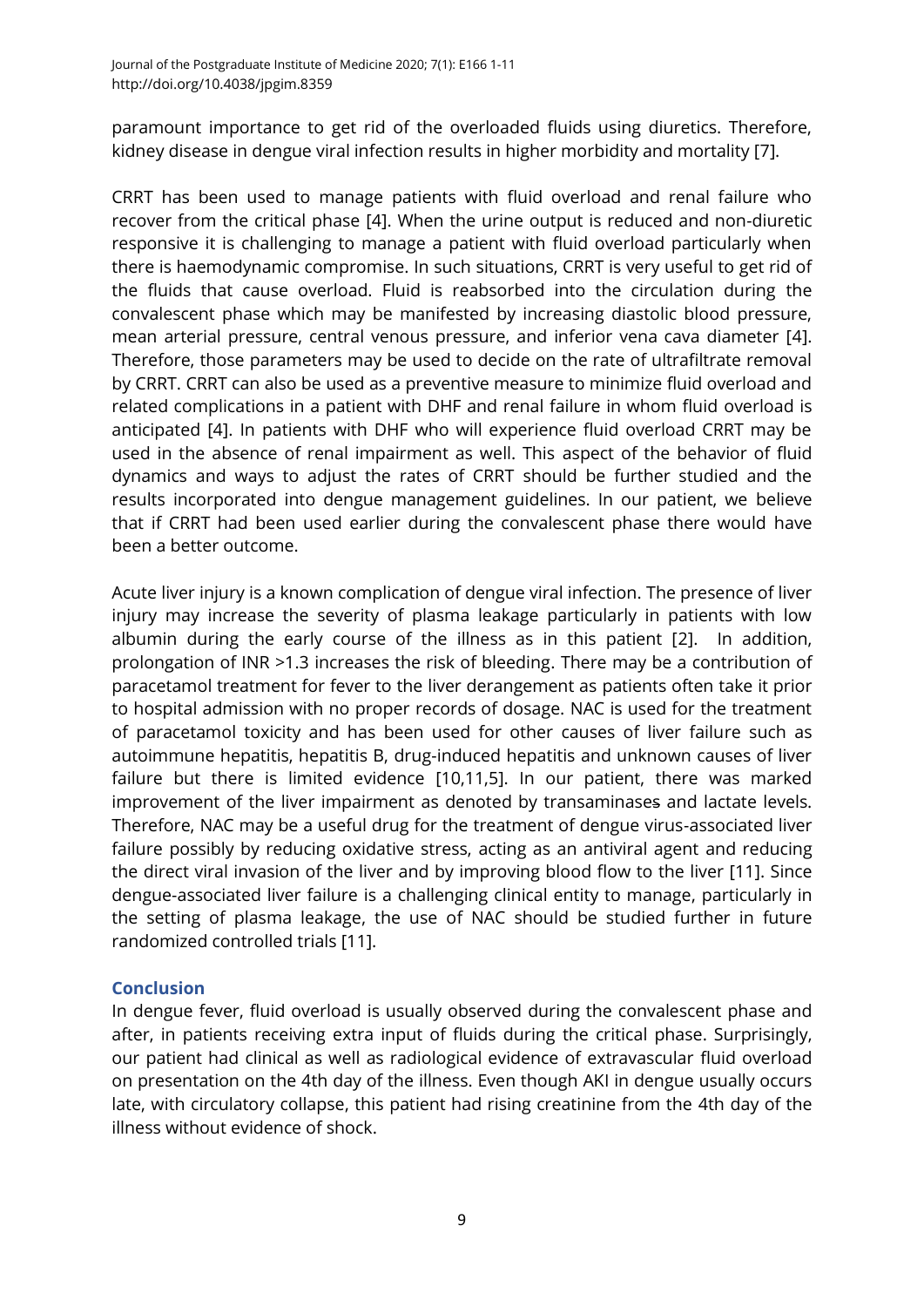When patients develop simultaneous overload and oliguric renal failure, it is a challenging task to get rid of the excessive fluids in the intravascular as well as extravascular compartments. In this setup, CRRT is a useful tool that was implemented in our patient. Future studies should investigate the exact dynamics of fluid reabsorption during convalescence and optimization of CRRT for the management and prevention of fluid overload.

Liver injury is a common entity encountered in dengue patients, which can range from mild elevation of liver enzymes to acute fulminant liver failure. Our patient was successfully treated with N-acetylcysteine leading to normalization of AST/ALT/lactate and INR. NAC is recommended for paracetamol-induced liver injury and studies of its efficacy in non-paracetamol-related liver injury are limited. Therefore, future randomized controlled trials should focus on the use of NAC in patients with dengue viral infection-related liver injury.

# **References**

- <span id="page-9-0"></span>1. Dengue and severe dengue; world health organization; October 2019-Q and A <https://www.who.int/news-room/q-a-detail/dengue-and-severe-dengue>
- <span id="page-9-1"></span>2. National Guidelines on management of dengue fever and Dengue hemorrhagic fever in adults 2012
- <span id="page-9-2"></span>3. Pang J, Hsu JP, Yeo TW, Leo YS, Lye DC. Diabetes, cardiac disorders and asthma as risk factors for severe organ involvement among adult dengue patients: A matched case-control study. Scientific reports. 2017 Jan 3;7(1):1-0. <https://doi.org/10.1038/srep39872> <https://www.nature.com/articles/srep39872>
- <span id="page-9-3"></span>4. Dalugama C, Gawarammana IB. Lessons learnt from managing a case of dengue hemorrhagic fever complicated with acute liver failure and acute kidney injury: a case report. Journal of medical case reports. 2018 Dec;12(1):1-8. [https://doi.org/10.1186/s13256-018-1766-](https://doi.org/10.1186/s13256-018-1766-0) [0](https://doi.org/10.1186/s13256-018-1766-0)[https://jmedicalcasereports.biomedcentral.com/articles/10.1186/s13256-018-](https://jmedicalcasereports.biomedcentral.com/articles/10.1186/s13256-018-1766-0) [1766-0](https://jmedicalcasereports.biomedcentral.com/articles/10.1186/s13256-018-1766-0)
- <span id="page-9-4"></span>5. Lim G, Lee JH. N-acetylcysteine in children with dengue-associated liver failure: a case report. Journal of tropical pediatrics. 2012 Oct 1;58(5):409-13. <https://doi.org/10.1093/tropej/fmr108> <https://academic.oup.com/tropej/article/58/5/409/1656828>
- <span id="page-9-5"></span>6. Khalil MA, Sarwar S, Chaudry MA, Maqbool B, Khalil Z, Tan J, Yaqub S, Hussain SA. Acute kidney injury in dengue virus infection. Nephrology Dialysis Transplantation Plus. 2012 Oct 1;5(5):390-4.<https://doi.org/10.1093/ckj/sfs117> <https://www.ncbi.nlm.nih.gov/pmc/articles/PMC4432424>
- <span id="page-9-6"></span>7. Tauqeer Hussain mallhi et al; Incidence, characteristics and risk factors for AKI among dengue patient: a retrospective analysis- PLOS ONE open access research article-2015

<https://journals.plos.org/plosone/article?id=10.1371/journal.pone.0138465>

<span id="page-9-7"></span>8. Oliveira JF, Burdmann EA. Dengue-associated acute kidney injury. Clinical kidney journal. 2015 Dec 1;8(6):681-5.<https://doi.org/10.1093/ckj/sfv106> <https://www.ncbi.nlm.nih.gov/pmc/articles/PMC4655808/>